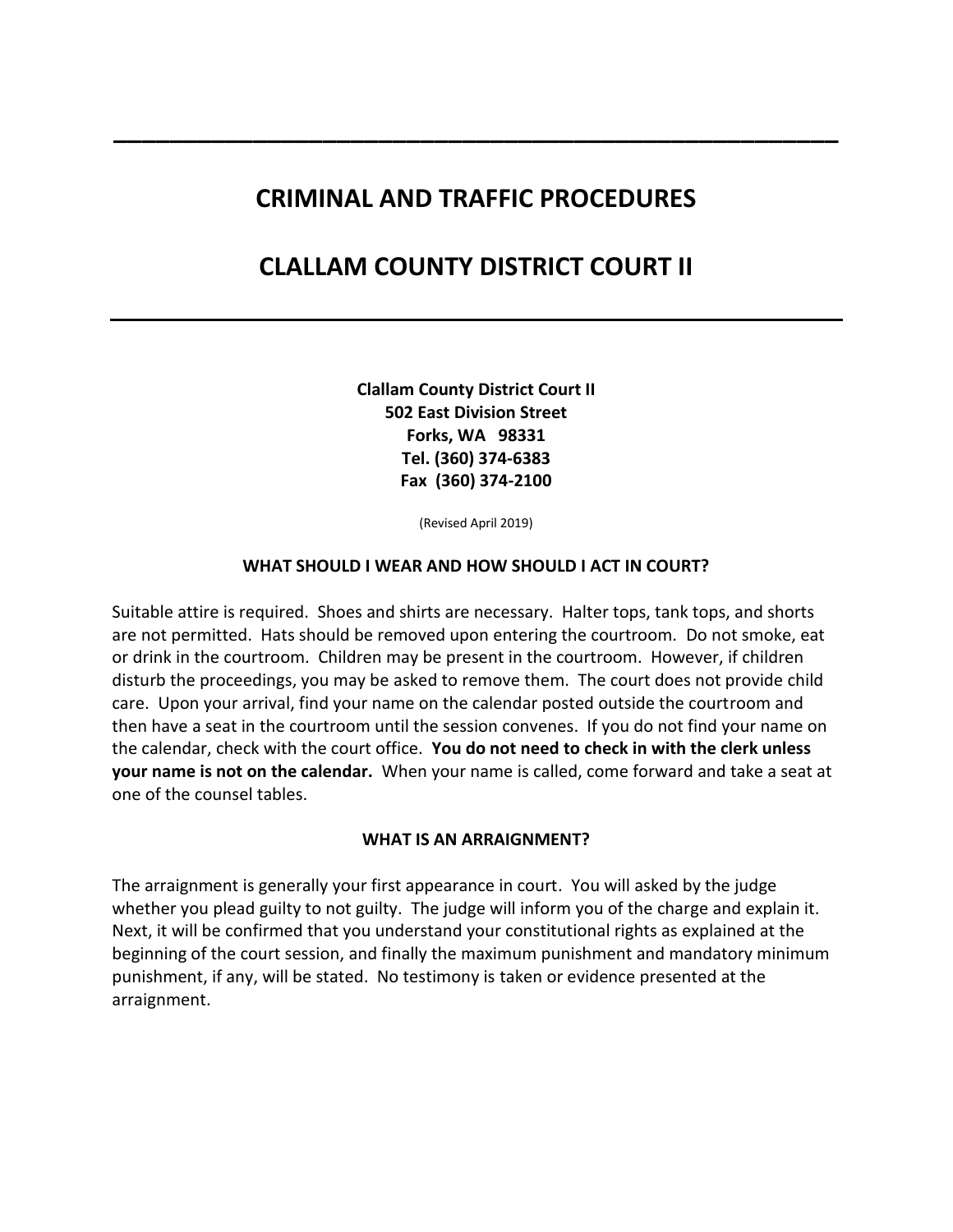#### **WHAT ARE MY CONSTITUTIONAL RIGHTS?**

All persons accused of any crime or traffic offense that might result in a jail sentence have the following rights:

- 1 To have a lawyer present with you at all hearings;
- 2 To have a lawyer appointed at public expense if you cannot afford to hire one to represent you;
- 3 To represent yourself without a lawyer;
- 4 To a speedy and public trial by a judge or a jury in the county where the crime is alleged to have been committed;
- 5 To remain silent before and during trial, and to refuse to testify against yourself;
- 6 To hear and question the witnesses who testify against you;
- 7 To have witnesses testify for you. These witnesses can be made to appear at no expense to you;
- 8 To be presumed innocent until the charge is proven beyond a reasonable doubt or you enter a plea of guilty;
- 9 To appeal a determination of guilt after a trial;
- 10 If you are not a citizen of the United States, you are not required to disclose your immigration status and you have the right to contact the consular representative of your country located here in the United States.

After being informed of these rights, you will be asked by the judge to plead "guilty" or "not guilty" to the charge.

### **SHOULD I TALK TO A LAWYER BEFORE ENTERING A PLEA?**

In many cases this is a good idea. The judge, at your request, will continue the arraignment, if you wish to speak to a lawyer. If you wish to plead not guilty at this time, the judge will request that you have your lawyer put in a "Notice of Appearance" within 7 days. If you fail to appear at any hearing, your bond or bail will be forfeited and the judge will issue a warrant for your arrest.

### **HOW DO I OBTAIN A LAWYER IF I CANNOT AFFORD ONE?**

If you intend to ask the judge to appoint a lawyer to represent you, you will be asked to complete a financial information form and present it to the court. The judge will review your financial information and then determine, by following the state financial guidelines, whether or not you qualify for a public defender. If you qualify, the clerk will give you information on how to contact your lawyer.